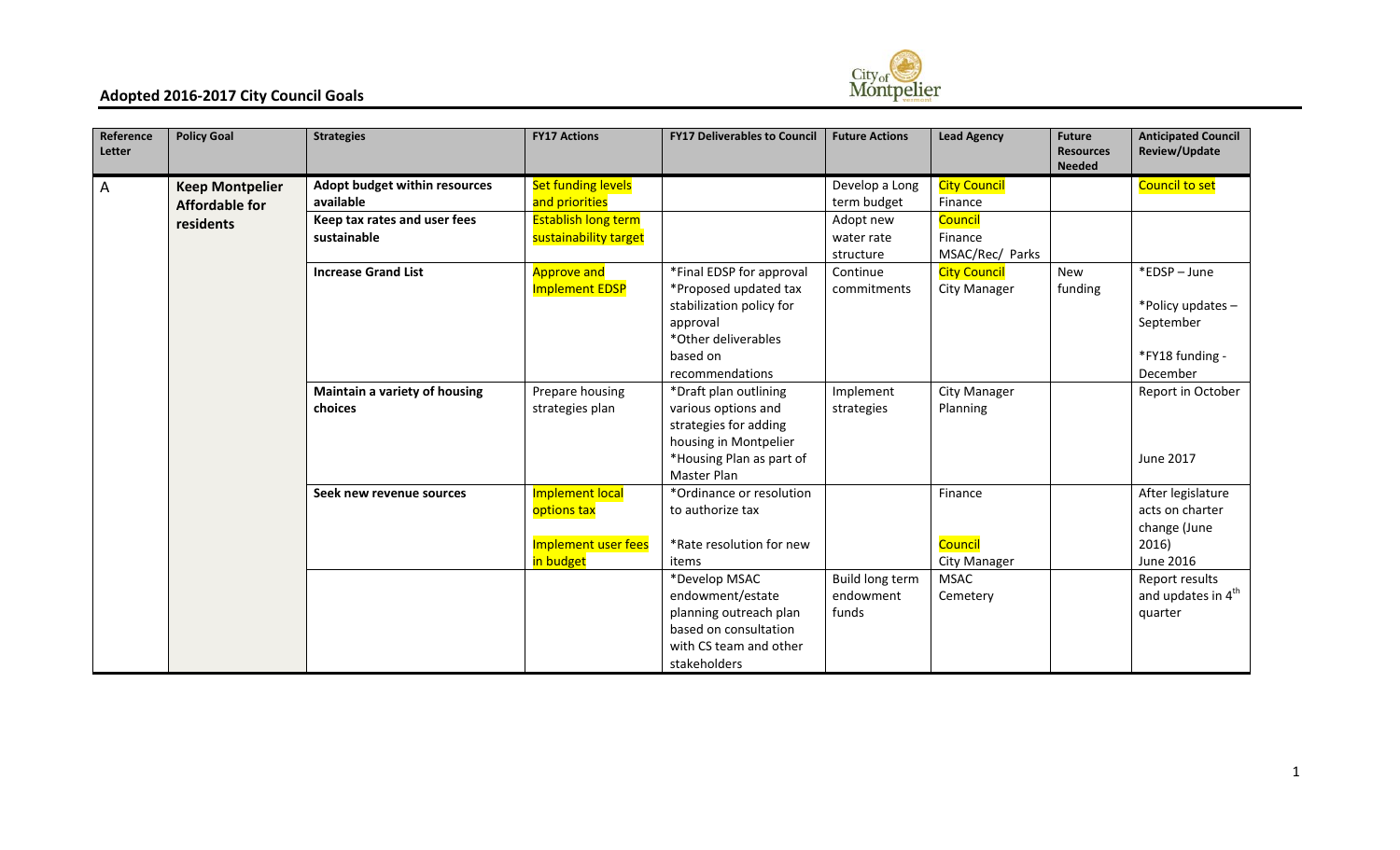

| Reference<br>Letter | <b>Policy Goal</b>                    | <b>Strategies</b>                       | <b>FY17 Actions</b>                                                                                    | <b>FY17 Deliverables to Council</b>                                                                                 | <b>Future Actions</b>                | <b>Lead Agency</b>                             | <b>Future</b><br><b>Resources</b><br><b>Needed</b> | Anticipated<br>Council<br>Review/Update                                                                                       |
|---------------------|---------------------------------------|-----------------------------------------|--------------------------------------------------------------------------------------------------------|---------------------------------------------------------------------------------------------------------------------|--------------------------------------|------------------------------------------------|----------------------------------------------------|-------------------------------------------------------------------------------------------------------------------------------|
| $\mathsf B$         | <b>Maintain excellent</b><br>services | Develop high performing<br>organization | Promote Leadership Values and<br>Philosophy                                                            |                                                                                                                     |                                      | City Manager                                   |                                                    |                                                                                                                               |
|                     |                                       |                                         |                                                                                                        |                                                                                                                     | <b>Strategic Plan</b>                | <b>City Manager</b>                            |                                                    |                                                                                                                               |
|                     |                                       | <b>Meet organizational needs</b>        | <b>Build HR capacity</b>                                                                               | *Improved human resources<br>practices (annual evaluations,<br>streamlined hiring processes,<br>increased training) |                                      | City Manager                                   |                                                    | $Update -$<br>January 2017                                                                                                    |
|                     |                                       |                                         | Update Personnel Plan                                                                                  | *Updated Personnel Plan                                                                                             | Negotiate<br>Union<br>contracts      | <b>City Manager</b>                            |                                                    | <b>Personnel Plan</b><br>for approval -<br>August 2016                                                                        |
|                     |                                       |                                         | Work toward MSAC Accreditation                                                                         | *National Peer review site<br>visit completed by October<br>2016                                                    |                                      | <b>MSAC</b>                                    |                                                    | $4th$ quarter<br>report                                                                                                       |
|                     |                                       |                                         | <b>Emphasize Employee Wellness</b>                                                                     |                                                                                                                     |                                      | Finance<br>Police                              |                                                    |                                                                                                                               |
|                     |                                       |                                         | Develop an integrated plan to<br>provide facilities and grounds<br>management<br>Develop/acquire asset | *FY18 Budget to include an<br>integrated plan for ground<br>and facilities management                               | Implement<br>management<br>structure | <b>City Manager</b><br><b>DPW</b><br>Rec/Parks | Potential<br><b>Funding Need</b>                   | FY18 budget<br>presentation -<br>December                                                                                     |
|                     |                                       |                                         | management capabilities                                                                                |                                                                                                                     |                                      |                                                |                                                    |                                                                                                                               |
|                     |                                       | Seek opportunities for<br>efficiencies  | <b>Complete Community Services</b><br>Plan                                                             | *Facilitator identified to guide<br>process<br>*Community process<br>*Final plan built in to the FY18<br>budget     | Implement<br>Plan                    | City Manager<br>Rec/MSAC/<br>Parks/Cem         |                                                    | *Approve<br>facilitator<br>contract-<br>May<br>*Meet with<br>facilitator-<br>June<br>*FY 18 budget<br>$process -$<br>December |
|                     |                                       |                                         | Participate in planning for                                                                            | MPD supporting two grant                                                                                            |                                      | Police/Fire                                    |                                                    | April 2016                                                                                                                    |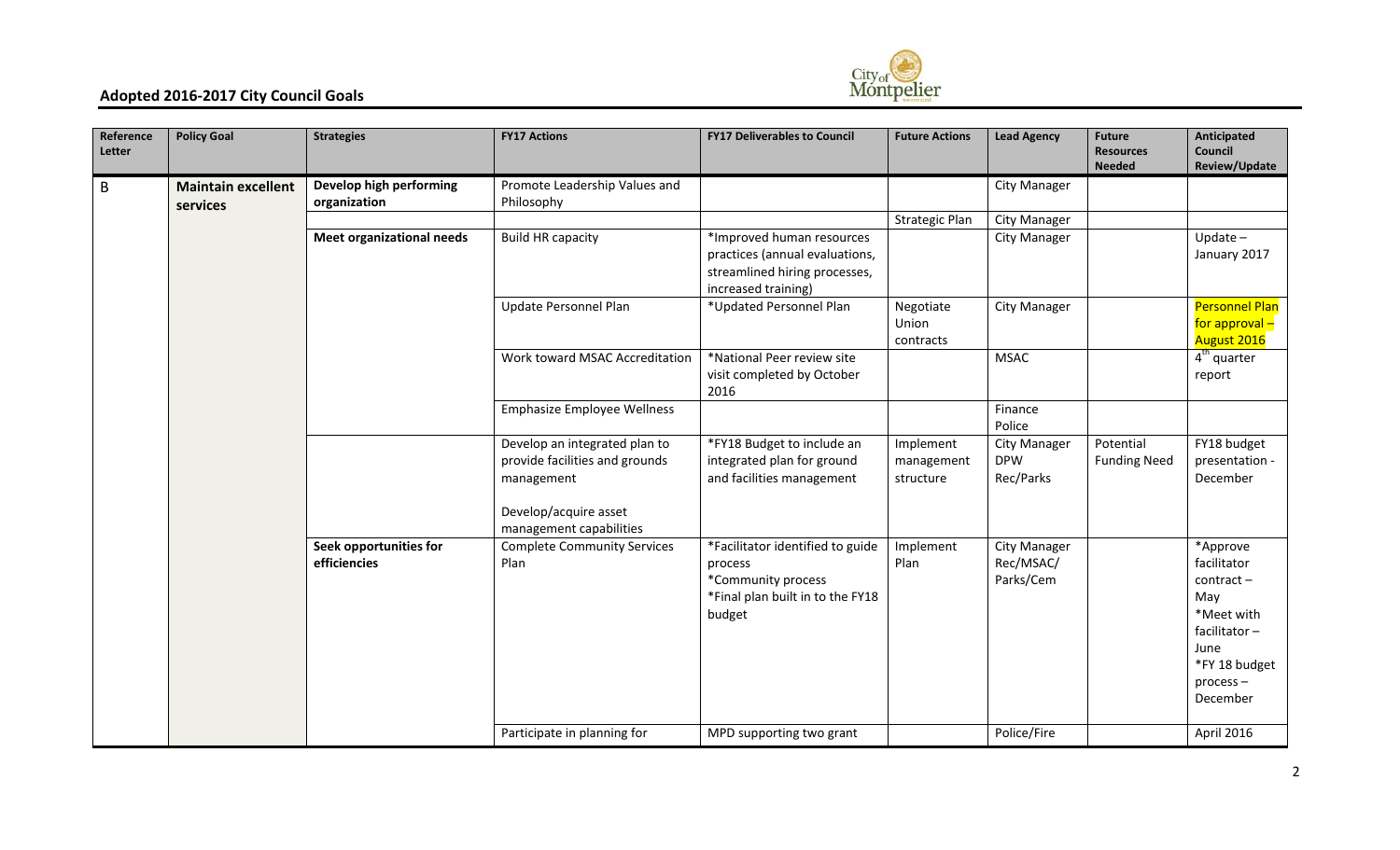

| Reference<br>Letter | <b>Policy Goal</b>              |                   | <b>Strategies</b>                         | <b>FY17 Actions</b>                                                                                                     | <b>FY17 Deliverables to Council</b>                                                                            | <b>Future Actions</b>                     | <b>Lead Agency</b>          | <b>Future</b><br><b>Resources</b><br><b>Needed</b> | Anticipated<br><b>Council</b><br>Review/Update           |
|---------------------|---------------------------------|-------------------|-------------------------------------------|-------------------------------------------------------------------------------------------------------------------------|----------------------------------------------------------------------------------------------------------------|-------------------------------------------|-----------------------------|----------------------------------------------------|----------------------------------------------------------|
|                     |                                 |                   |                                           | Regional Public Safety Authority                                                                                        | opportunities for CVPSA                                                                                        |                                           |                             |                                                    |                                                          |
| Reference<br>Letter | <b>Policy Goal</b>              | <b>Strategies</b> |                                           | <b>FY17 Actions</b>                                                                                                     | <b>FY17 Deliverables to Council</b>                                                                            | <b>Future Actions</b>                     | <b>Lead Agency</b>          | <b>Future</b><br><b>Resources</b><br><b>Needed</b> | Anticipated<br><b>Council</b><br>Review/Update           |
| $\mathsf{C}$        | Maintain a<br>safe<br>community |                   | <b>Address Drug Issues proactively</b>    | Implement Project Safe Catch<br>Continue to support Vermont Drug<br>Task Force and Federal/Local<br>enforcement efforts | *Referral work started. Full<br>implementation June 2016.<br>*Drug interdiction, prevention<br>efforts ongoing |                                           | Police                      |                                                    |                                                          |
|                     |                                 |                   | <b>Maintain Emergency</b><br>Preparedness | Review and Implement Water<br>System security measures including<br>cyber security                                      | Security matter for executive<br>session or individual briefing                                                | To be<br>determined by<br>review          | <b>DPW</b><br>Finance/IT    | Training if<br>applicable                          | May, 2016 +/-                                            |
|                     |                                 |                   |                                           | Achieve control of source<br>Develop Cont. plan to protect public<br>health                                             | *Charter Change<br>*Continue with Alternative<br><b>Evaluation Study for Enhanced</b><br>Treatment             | <b>Water Source</b><br>Protection<br>Plan | Council<br><b>DPW</b>       | Enhanced<br>testing and<br>monitoring              | Sept, 2016                                               |
|                     |                                 |                   |                                           | <b>Emergency Training for key staff</b>                                                                                 |                                                                                                                |                                           | <b>City Manager</b><br>Fire |                                                    |                                                          |
|                     |                                 |                   |                                           | Develop CSO Overflow reduction<br>plan                                                                                  | Compliance with New Rules:<br>Phase 1: Min Controls<br>Phase 2: Long Term Control<br>Plan                      | Implement<br>new rules and<br>maintain    | <b>DPW</b>                  | Funding to<br>implement                            | Min Control<br>reporting to<br>state DEC by<br>Jan, 2017 |
|                     |                                 |                   | <b>Improve Public Safety Capacity</b>     | Participate in planning for Regional<br><b>Public Safety Authority</b>                                                  | Ongoing support to include<br>negotiations with additional<br>communities for dispatch                         |                                           | Police<br>Fire              |                                                    |                                                          |
|                     |                                 |                   |                                           | <b>Update Continuity of Operations</b><br>Plan (COOP) and conduct training on<br>Plan.                                  | Barre City to migrate to<br>Valcour RMS April 2016                                                             | Implement<br>Paramedic<br>services        | Fire                        | Funding<br>source                                  |                                                          |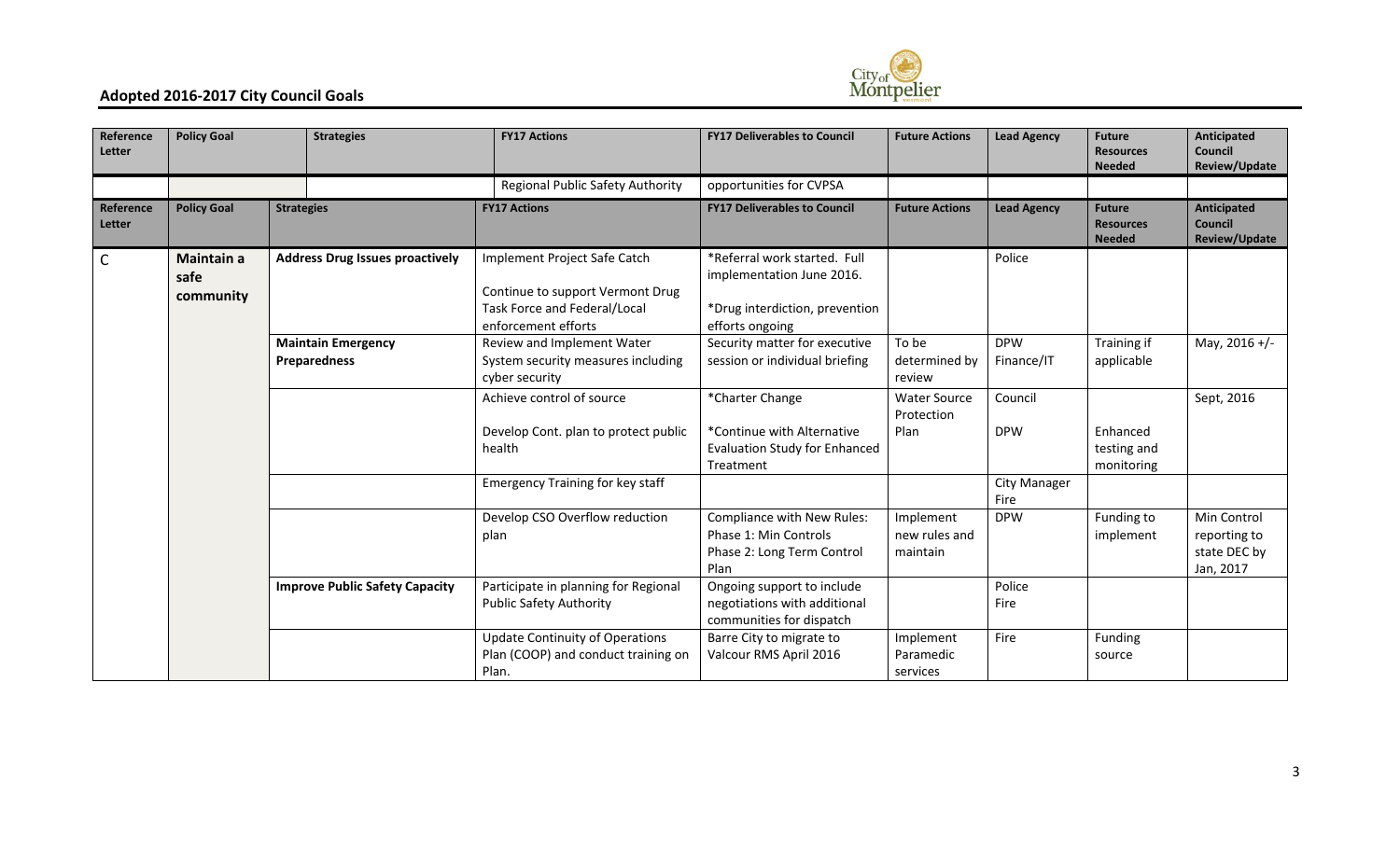

|  | Use Restorative Justice practices | Fully implement Victim outreach    |            | <b>CJC</b>  |               |  |
|--|-----------------------------------|------------------------------------|------------|-------------|---------------|--|
|  |                                   |                                    | Continue   | Police      |               |  |
|  |                                   |                                    | ordinance  |             |               |  |
|  |                                   | Begin ordinance review and changes | review and | All         | Legal intern, |  |
|  |                                   |                                    | changes    | departments | funding       |  |
|  |                                   | Broaden use of CJC services        |            | <b>CJC</b>  |               |  |
|  | <b>Maintain Safe facilities</b>   | Develop Park Safety & Rescue Plan  | Implement  | Parks       | New           |  |
|  |                                   |                                    | Plan       |             | equipment     |  |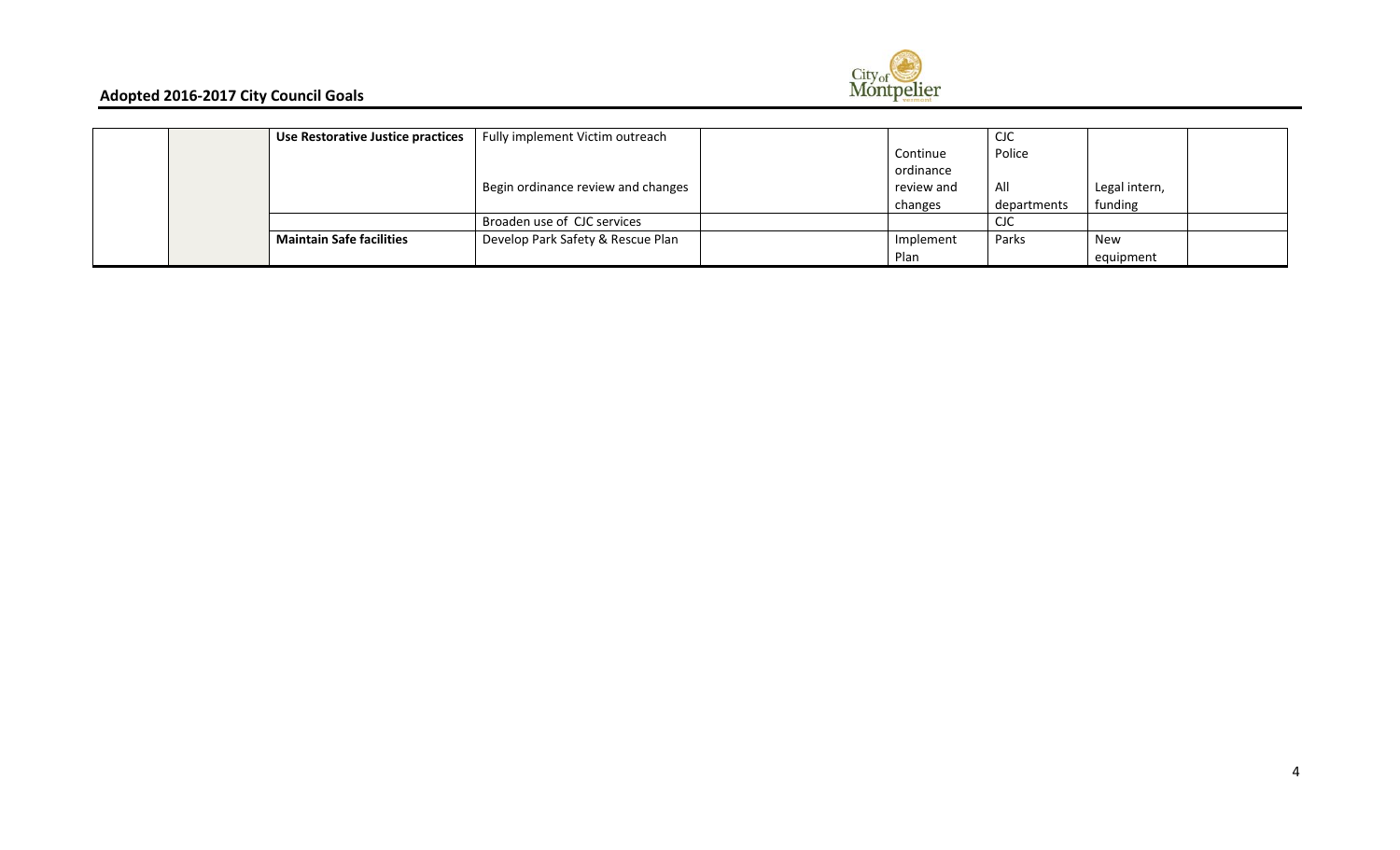

| Reference<br>Letter | <b>Policy Goal</b>                                    | <b>Strategies</b>                                                     | <b>FY17 Actions</b>                                                                           | <b>FY17 Deliverables to Council</b>                                                                                                       | <b>Future Actions</b>                                                             | <b>Lead Agency</b>                        | <b>Future</b><br><b>Resources</b><br><b>Needed</b> | <b>Anticipated Council</b><br>Review/Update                                                         |
|---------------------|-------------------------------------------------------|-----------------------------------------------------------------------|-----------------------------------------------------------------------------------------------|-------------------------------------------------------------------------------------------------------------------------------------------|-----------------------------------------------------------------------------------|-------------------------------------------|----------------------------------------------------|-----------------------------------------------------------------------------------------------------|
| D                   | <b>Create and</b><br>maintain a                       | <b>Enact responsible growth</b><br>policies                           | <b>Adopt and implement zoning</b><br><b>Adopt and implement EDSP</b>                          | *Draft zoning and river hazard are<br>regulations                                                                                         |                                                                                   | Council<br>Planning                       |                                                    | Update April 2016<br>Deliver May 2016<br>*EDSP-June                                                 |
|                     | healthy<br>environment<br>for housing and<br>economic |                                                                       |                                                                                               | *Final EDSP for approval<br>*Proposed updated tax stabilization<br>policy for approval<br>*Other deliverables based on<br>recommendations |                                                                                   | <b>Council</b><br>City<br>Manager         | <b>New</b><br>funding                              | *Policy updates-<br>September<br>*FY18 funding -<br>December                                        |
|                     | growth                                                |                                                                       | Begin Master Plan revision                                                                    | Introduce Consultant to Council                                                                                                           | Complete and<br>adopt Master<br>Plan                                              | Planning<br>Council                       |                                                    | May 2016                                                                                            |
|                     |                                                       |                                                                       | Prepare housing strategies<br>plan                                                            | *Prepare plan with specific options<br>and strategies for increasing housing<br>*Housing Section of Master Plan                           | Implement<br>strategies                                                           | Planning<br>City<br>Manager               |                                                    | October 2016<br>May 2017                                                                            |
|                     |                                                       | <b>Explore opportunities for</b><br>public and private<br>cooperation | Continue working with<br>potential development<br>partners regarding<br>infrastructure needs. | Updated policy on infrastructure<br>needs for development for council<br>consideration                                                    | Develop policy<br>for<br>infrastructure<br>expansion<br>related to<br>development | Planning<br>City<br>Manager<br><b>DPW</b> | Staff and<br>legal<br>resources                    | Policy consideration -<br>October 2017                                                              |
|                     |                                                       | <b>Facilitate Housing projects</b>                                    | One Taylor Street                                                                             | *Right of Way obtained<br>*Final design of path and building<br>*Architectural and construction<br>documents executed                     |                                                                                   | City<br>Manager                           |                                                    | *Easements for<br>approval - May<br>*Final design-<br>December<br>*Contracts - July and<br>February |
|                     |                                                       |                                                                       | Support development of<br>Dickey (French) Block                                               | Bring forward proposals to advance<br>project as necessary                                                                                |                                                                                   | Planning                                  |                                                    |                                                                                                     |
|                     |                                                       |                                                                       | Actively work with landowner<br>to create a Sabins Pasture<br>development plan                | Infrastructure cost estimates                                                                                                             |                                                                                   | City<br>Manager<br>Planning<br><b>DPW</b> |                                                    |                                                                                                     |
|                     |                                                       | <b>Facilitate Economic</b><br>Development                             | Explore potential of Rec<br><b>Building</b>                                                   | *Development proposals<br>*Plan to sell or update facility                                                                                |                                                                                   | City<br>Manager                           | Possible<br>new facility                           | *Proposals - May<br>*Sale contract - July                                                           |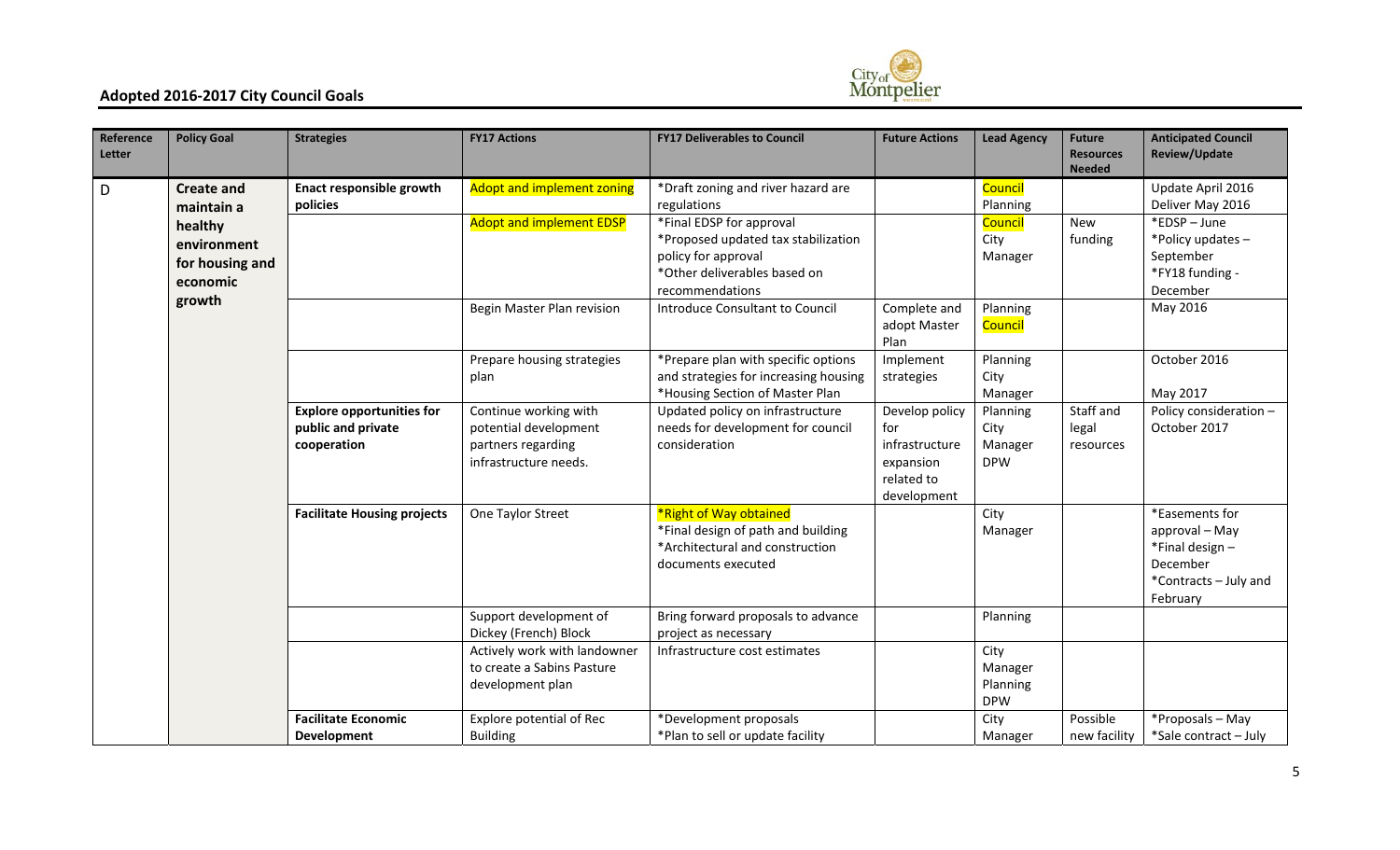

|  | opportunities |                               |                                  |         | OR plan to update<br>facility with the FY18<br>budget - December |
|--|---------------|-------------------------------|----------------------------------|---------|------------------------------------------------------------------|
|  |               | <b>Support Mowatt Project</b> | Finalize real estate transaction | City    |                                                                  |
|  |               |                               |                                  | Manager |                                                                  |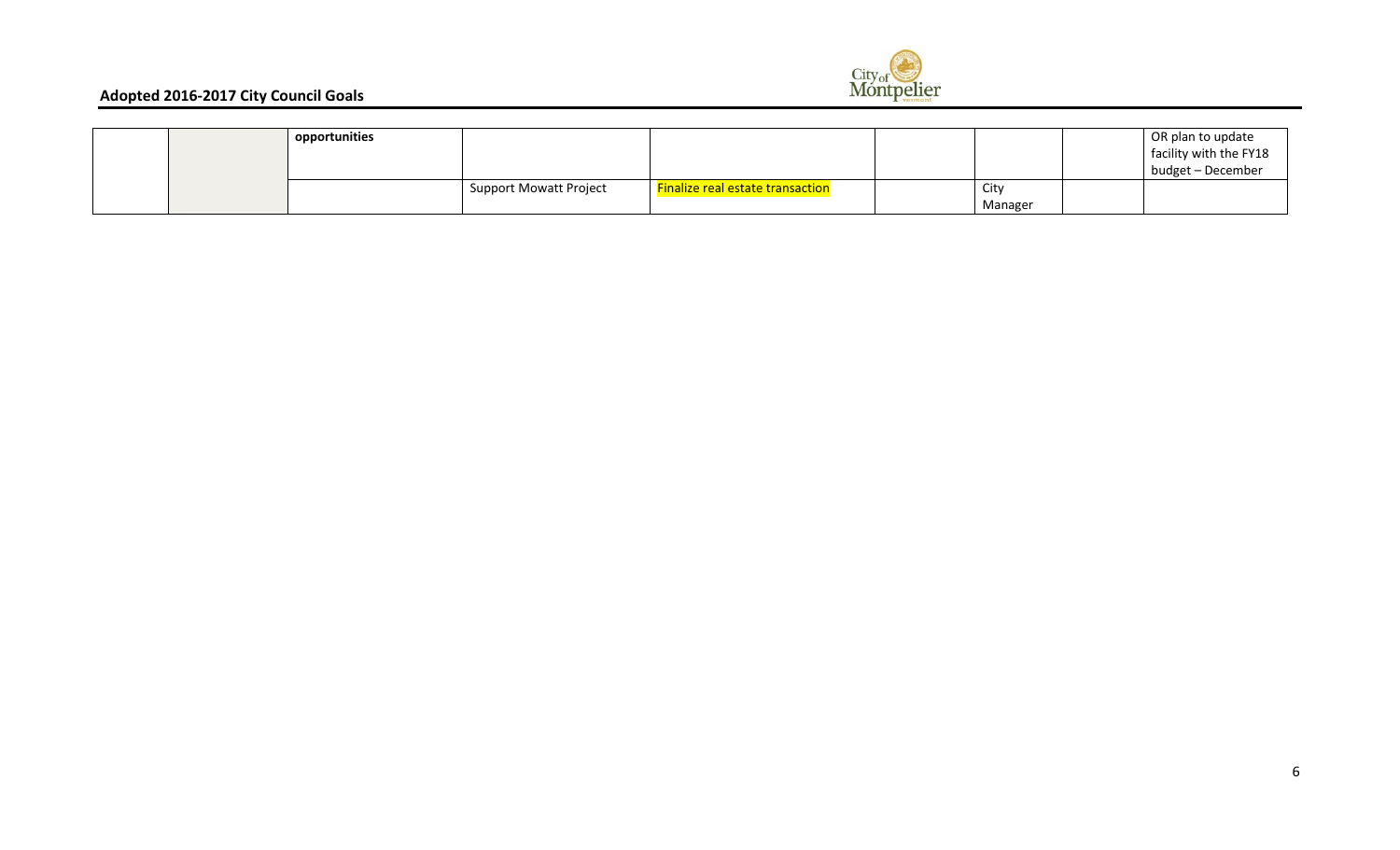

| Reference<br>Letter | <b>Policy Goal</b>                                      | <b>Strategies</b>                                                                            | <b>FY17 Actions</b>                                                                                        | <b>FY17 Deliverables to Council</b>                                                                             | <b>Future</b><br><b>Actions</b>   | <b>Lead Agency</b> | <b>Future</b><br><b>Resources</b><br><b>Needed</b>                 | <b>Anticipated Council</b><br>Review/Update                                                                       |
|---------------------|---------------------------------------------------------|----------------------------------------------------------------------------------------------|------------------------------------------------------------------------------------------------------------|-----------------------------------------------------------------------------------------------------------------|-----------------------------------|--------------------|--------------------------------------------------------------------|-------------------------------------------------------------------------------------------------------------------|
| E.                  | <b>Maintain a</b><br>healthy<br>community for<br>people | <b>Promote Health-building</b><br><b>Activity</b>                                            | Continue to Implement<br>Montpelier in Motion plan                                                         | Presentation of update &<br>completed work. Intentions for<br>FY18 budget consideration                         |                                   | <b>DPW</b>         | Expanded<br>funding source<br>Allocated<br>engineering<br>services | Dec, 2016 +/-                                                                                                     |
|                     |                                                         |                                                                                              | <b>Develop Policy for balancing</b><br><b>Community Services demand and</b><br>resources                   | Reported results of CS Strategic<br>Planning<br>Potential new consolidated CS<br>policies and protocols         |                                   | Rec/MSAC           |                                                                    | FY18 Budget process                                                                                               |
|                     |                                                         |                                                                                              | <b>Develop Community Services</b><br>transition plan                                                       | *Facilitator identified to guide<br>process<br>*Community process<br>*Final plan built in to the FY18<br>budget | Implement<br>Plan                 | City<br>Manager    |                                                                    | *Approve facilitator<br>contract - May<br>*Meet with<br>facilitator - June<br>*FY 18 budget<br>process - December |
|                     |                                                         |                                                                                              | <b>Complete Stonewall Meadows</b><br>Park Plan                                                             |                                                                                                                 |                                   | Parks              |                                                                    |                                                                                                                   |
|                     |                                                         |                                                                                              | Identify Funding for new Park<br>lands                                                                     |                                                                                                                 |                                   | Parks              |                                                                    |                                                                                                                   |
|                     |                                                         | <b>Promote equity and</b><br>fairness                                                        | Fully implement Victim outreach<br>program                                                                 |                                                                                                                 |                                   | CIC<br>Police      |                                                                    |                                                                                                                   |
|                     |                                                         |                                                                                              | Engage collaboratively with<br>community stakeholders to<br>improve circumstances for<br>vulnerable people |                                                                                                                 |                                   | CIC                |                                                                    |                                                                                                                   |
|                     |                                                         |                                                                                              | Implement Project Safecatch                                                                                |                                                                                                                 |                                   | Police             |                                                                    |                                                                                                                   |
|                     |                                                         |                                                                                              | Implement President's task Force<br>on 21st Century Policing                                               | Ongoing                                                                                                         |                                   | Police             |                                                                    |                                                                                                                   |
|                     |                                                         | <b>Maintain senior nutrition</b><br>program to improve health<br>and socialization for aging | Meet meal demand and explore<br>potential changes to FEAST<br>partnership                                  | FY16 Actual data and FY17<br>projections by August 2016<br>Discussions among current                            | Possible<br>implementa<br>tion of | <b>MSAC</b>        | <b>FY18</b><br>budgeting,<br>federal                               | FY18 Budget process                                                                                               |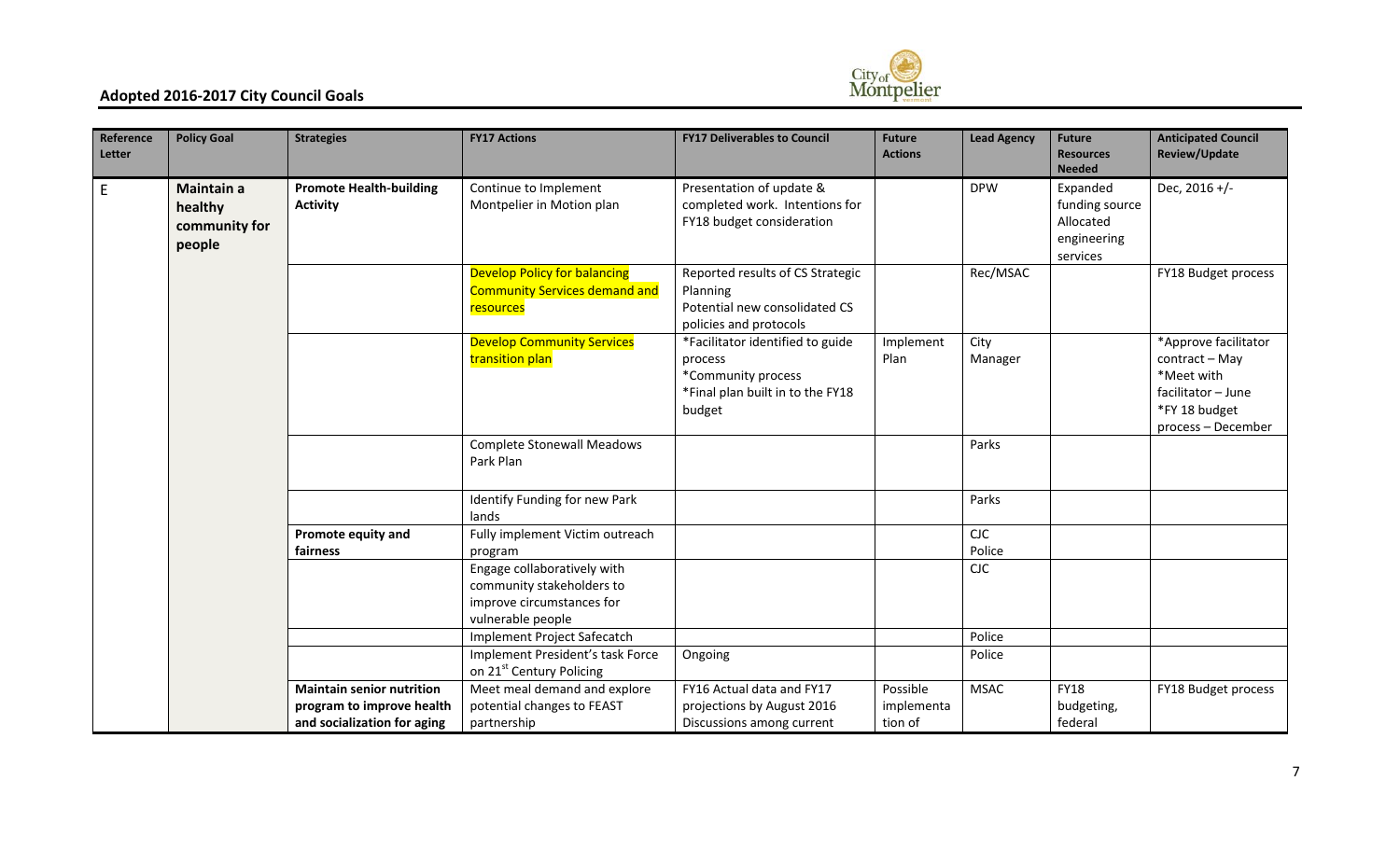

|  | population | FEAST partners and            | changes | contract,   |  |
|--|------------|-------------------------------|---------|-------------|--|
|  |            | stakeholders about options by |         | possible PT |  |
|  |            | September                     |         | staff       |  |
|  |            |                               |         |             |  |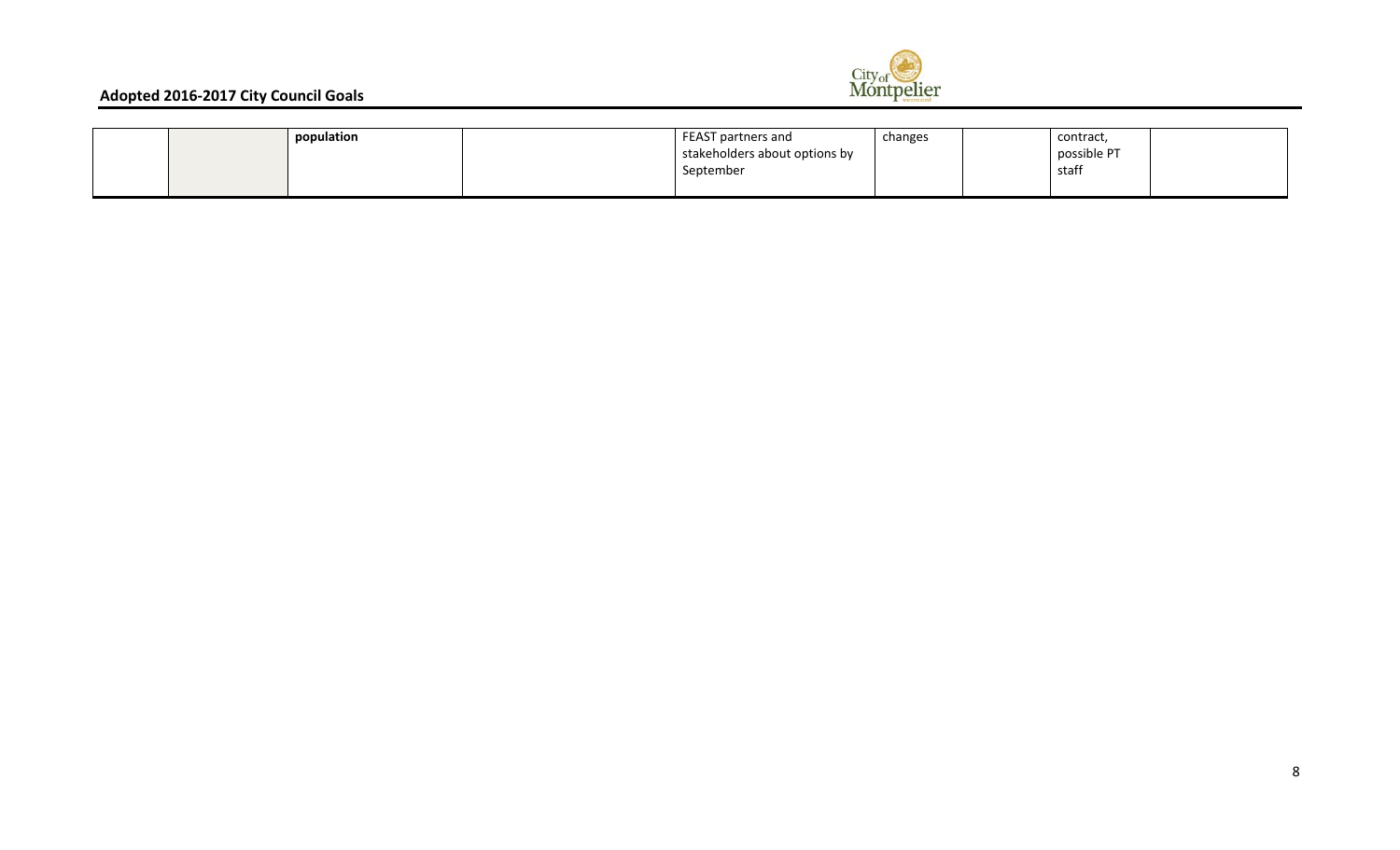

| Reference<br>Letter | <b>Policy Goal</b>                    | <b>Strategies</b>                                                    | <b>FY17 Actions</b>                                        | <b>FY17 Deliverables to Council</b>                                                                                         | <b>Future Actions</b>                                         | <b>Lead Agency</b>                            | <b>Future</b><br><b>Resources</b><br><b>Needed</b> | Anticipated<br><b>Council</b><br>Review/Update                                                        |
|---------------------|---------------------------------------|----------------------------------------------------------------------|------------------------------------------------------------|-----------------------------------------------------------------------------------------------------------------------------|---------------------------------------------------------------|-----------------------------------------------|----------------------------------------------------|-------------------------------------------------------------------------------------------------------|
| F                   | <b>Maintain a Vibrant</b><br>downtown | Improve downtown<br>infrastructure                                   | One Taylor St                                              | *Right of Way obtained<br>*Final design of path and<br>building<br>*Architectural and<br>construction documents<br>executed | <b>Build 1 Taylor</b><br>Downtown<br>Master Plan              | <b>City Manager</b><br><b>DPW</b><br>Planning |                                                    | *Easements for<br>approval - May<br>*Final design-<br>December<br>*Contracts-July<br>and February     |
|                     |                                       |                                                                      | Taylor St reconstruction and<br>water quality improvements | Preliminary design plans &<br>cost estimate                                                                                 | Upon<br>completion,<br>move to CIP<br>and asset<br>management | City Manager<br>Planning<br><b>DPW</b>        |                                                    | June or July,<br>2016                                                                                 |
|                     |                                       |                                                                      | 2017 Project Public Relations<br>plan                      | *Public relations campaign<br>launched in the spring of 2017<br>in advance of construction                                  | 2017-18 project<br>construction                               | <b>DPW</b><br><b>City Manager</b>             | Possible<br>new funds                              | *Possible<br>identification of<br>new funding -<br>November<br>*PR preview -<br>Feb or March,<br>2017 |
|                     |                                       |                                                                      | Wayfinding Sign Plan-<br>design and state approval         | RFP for design services issued                                                                                              | Implementation                                                | <b>DPW</b><br><b>Montpelier Alive</b>         | Funding                                            |                                                                                                       |
|                     |                                       | <b>Improve Parking</b>                                               | <b>Complete Parking Plan</b>                               | Plan to be integrated into<br>Master Plan                                                                                   | Implement<br>Parking Plan                                     | Planning                                      |                                                    | December 2016                                                                                         |
|                     |                                       | <b>Provide Financial and Logistic</b><br><b>Support for downtown</b> | Continue DID                                               |                                                                                                                             |                                                               | Council                                       |                                                    |                                                                                                       |
|                     |                                       |                                                                      | Fund Montpelier Alive                                      |                                                                                                                             |                                                               | Council                                       |                                                    |                                                                                                       |
|                     |                                       |                                                                      | Assist with events and<br>projects                         | Street closures and other<br>assistance needed for events<br>such as MayFest, July 3rd, New<br>Year's Eve, etc.             | Ongoing                                                       | All Departments                               |                                                    | Regular requests                                                                                      |
|                     |                                       | Increase downtown housing                                            | One Taylor St                                              | See above                                                                                                                   | Construct                                                     | <b>City Manager</b>                           |                                                    | See above                                                                                             |
|                     |                                       |                                                                      | Participate in planning for<br>Dickey (French) Block       | Bring forward proposals to<br>advance project as necessary                                                                  | Assist in project<br>completion                               | Planning<br><b>City Manager</b>               |                                                    |                                                                                                       |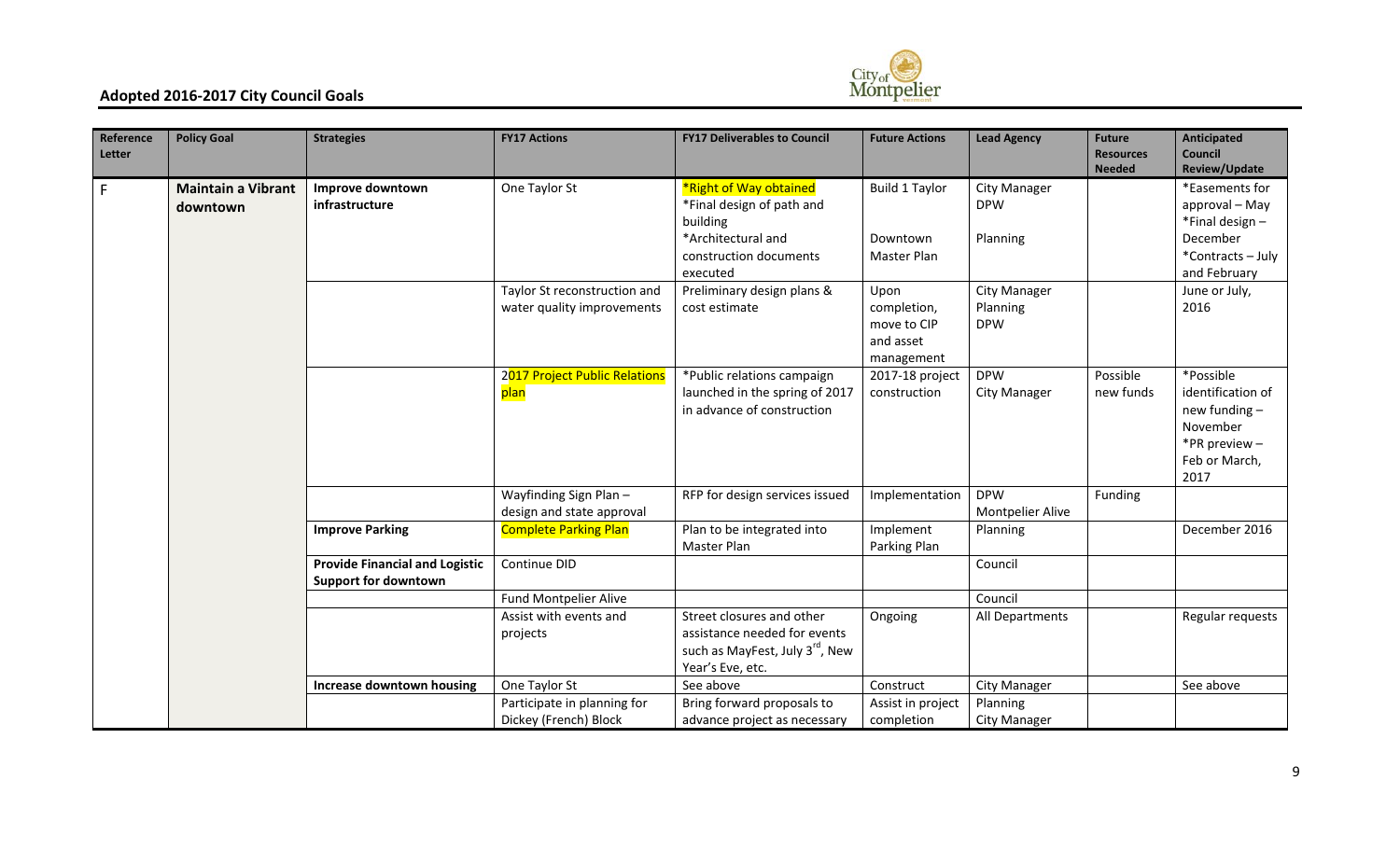

| Reference<br>Letter | <b>Policy Goal</b>                                                   | <b>Strategies</b>                                 | <b>FY17 Actions</b>                                                                             | <b>FY17 Deliverables to Council</b>                                                                                         | <b>Future Actions</b>                                               | <b>Lead Agency</b>                     | <b>Future</b><br><b>Resources</b><br><b>Needed</b>                 | <b>Anticipated</b><br><b>Council</b><br>Review/Update                                            |
|---------------------|----------------------------------------------------------------------|---------------------------------------------------|-------------------------------------------------------------------------------------------------|-----------------------------------------------------------------------------------------------------------------------------|---------------------------------------------------------------------|----------------------------------------|--------------------------------------------------------------------|--------------------------------------------------------------------------------------------------|
| G                   | Achieve a steady<br>state for                                        | <b>Complete Current Major Projects</b>            | One Taylor St                                                                                   | See above                                                                                                                   | 2017-18<br>construction                                             | <b>City Manager</b><br><b>DPW</b>      |                                                                    | See above                                                                                        |
|                     | infrastructure<br>maintenance and<br>improvements,<br>facilities and |                                                   | Taylor St Reconstruction -<br>complete design, permit,<br>ROW, utility relocation               | Preliminary design plans & cost<br>estimate                                                                                 | Upon<br>completion,<br>move to CIP<br>and Asset<br>management       | City Manager<br><b>DPW</b><br>Planning |                                                                    | June or July,<br>2016                                                                            |
|                     | equipment.                                                           |                                                   | Shared Use Path (Winooski<br>East extension)                                                    | *Secure right of way<br>*Final design<br>*Award construction contracts                                                      | Construction<br>Construction<br>Inspection<br>Services - RFP        | <b>DPW</b>                             |                                                                    | *Easements-<br>September<br>*Final design-<br>December<br>*Construction<br>contracts --<br>March |
|                     |                                                                      | <b>Fund/Implement CIP Maintenance</b>             | Complete projects<br>Full funding in budget                                                     | Project Schedule - preliminary<br>& final schedules after contract<br>award for wall / slope, paving<br>& sidewalk projects |                                                                     | <b>DPW</b><br>Council<br>City Manager  |                                                                    | Nov., 2016<br>End of<br>construction<br>season comp<br>report                                    |
|                     |                                                                      |                                                   | Identify new initiatives and<br>projects                                                        |                                                                                                                             |                                                                     | Council                                | New Project<br>money                                               |                                                                                                  |
|                     |                                                                      |                                                   | Implement Montpelier in<br>Motion                                                               | Complete work already<br>approved                                                                                           | Matching<br>funds for<br>Grants                                     | <b>DPW</b>                             | Expanded<br>funding source<br>Allocated<br>engineering<br>services | Dec., 2016<br>update                                                                             |
|                     |                                                                      | Address Facility needs in a<br>coordinated manner | Develop a plan for facilities<br>and grounds maintenance<br>to be implemented in FY18<br>budget | FY18 Budget to include an<br>integrated plan for ground and<br>facilities management                                        | <b>Capital Needs</b><br>assessment<br>CIP funding in<br><b>FY18</b> | City Manager                           | FY18 Budget<br>funds                                               | FY18 budget<br>presentation -<br>December                                                        |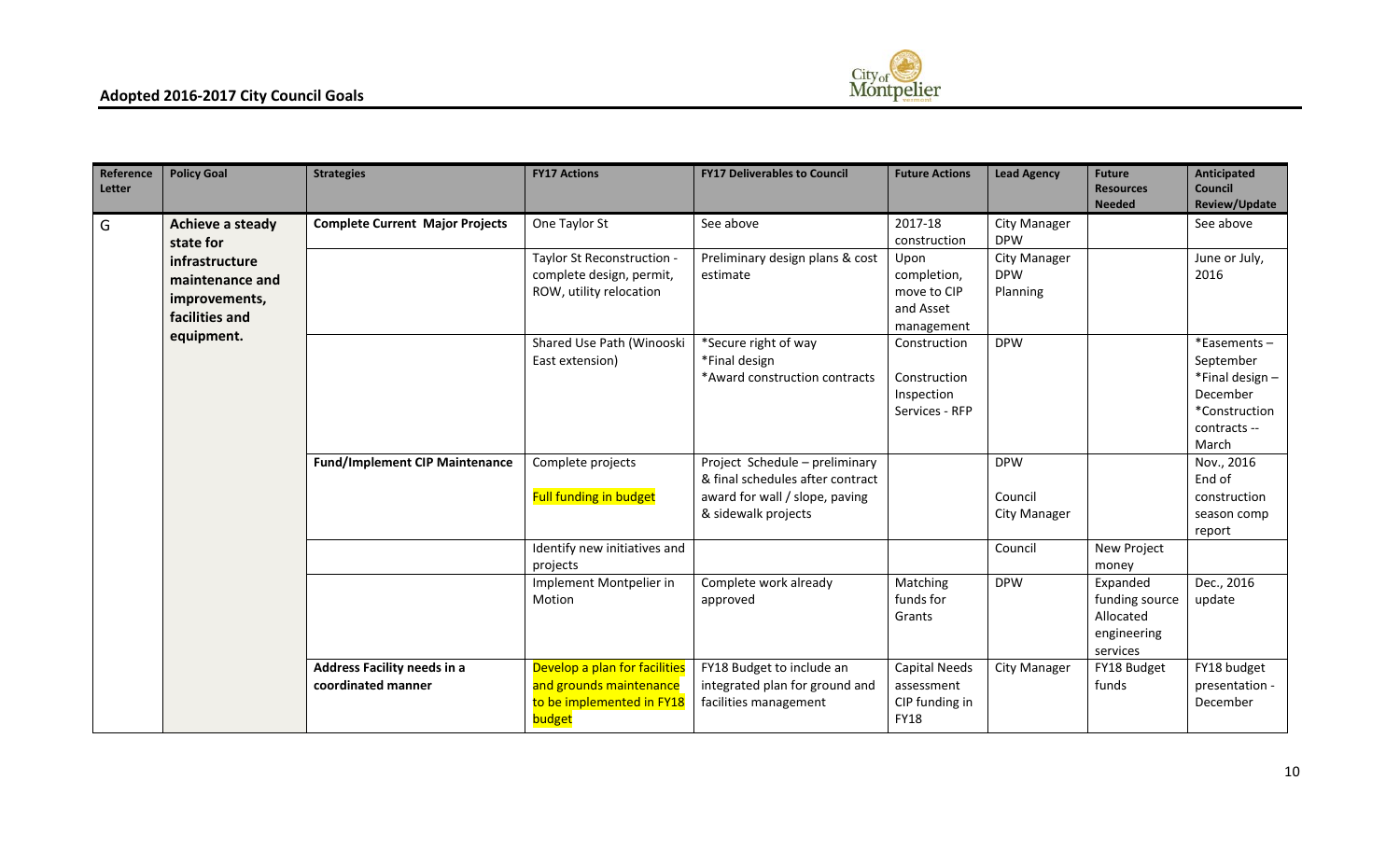

|  | <b>Address Equipment needs</b>         | <b>Fund Equip Plan</b>     |                               | Plan for       | Council             | Funds in      |               |
|--|----------------------------------------|----------------------------|-------------------------------|----------------|---------------------|---------------|---------------|
|  |                                        |                            |                               | procurement    | Fire                | equipment     |               |
|  |                                        |                            |                               | of Tower Truck |                     | plan          |               |
|  | <b>Address Water/Sewer</b>             | *Complete long term        | Funding Plan & Presentation   | Fund and       | <b>City Manager</b> | Asset Manage- | *May/June,    |
|  | Infrastructure needs                   | funding plan               |                               | implement      | Finance             | ment soft     | 2016          |
|  |                                        | *Asset Management Grant    |                               | Plan           | <b>DPW</b>          | ware          | *Unknown      |
|  |                                        | Application                |                               |                |                     |               |               |
|  | <b>Ensure that District Heat</b>       | Renegotiate capacity rates | Updated contracted capacities | Study          | <b>City Manager</b> | Consulting    | *Approve      |
|  | <b>Montpelier is financially sound</b> |                            | and capacity rates            | expansion      |                     | services      | customer      |
|  |                                        |                            |                               | feasibility    |                     |               | agreements    |
|  |                                        |                            |                               |                |                     |               | and new rates |
|  |                                        |                            |                               |                |                     |               | - June        |